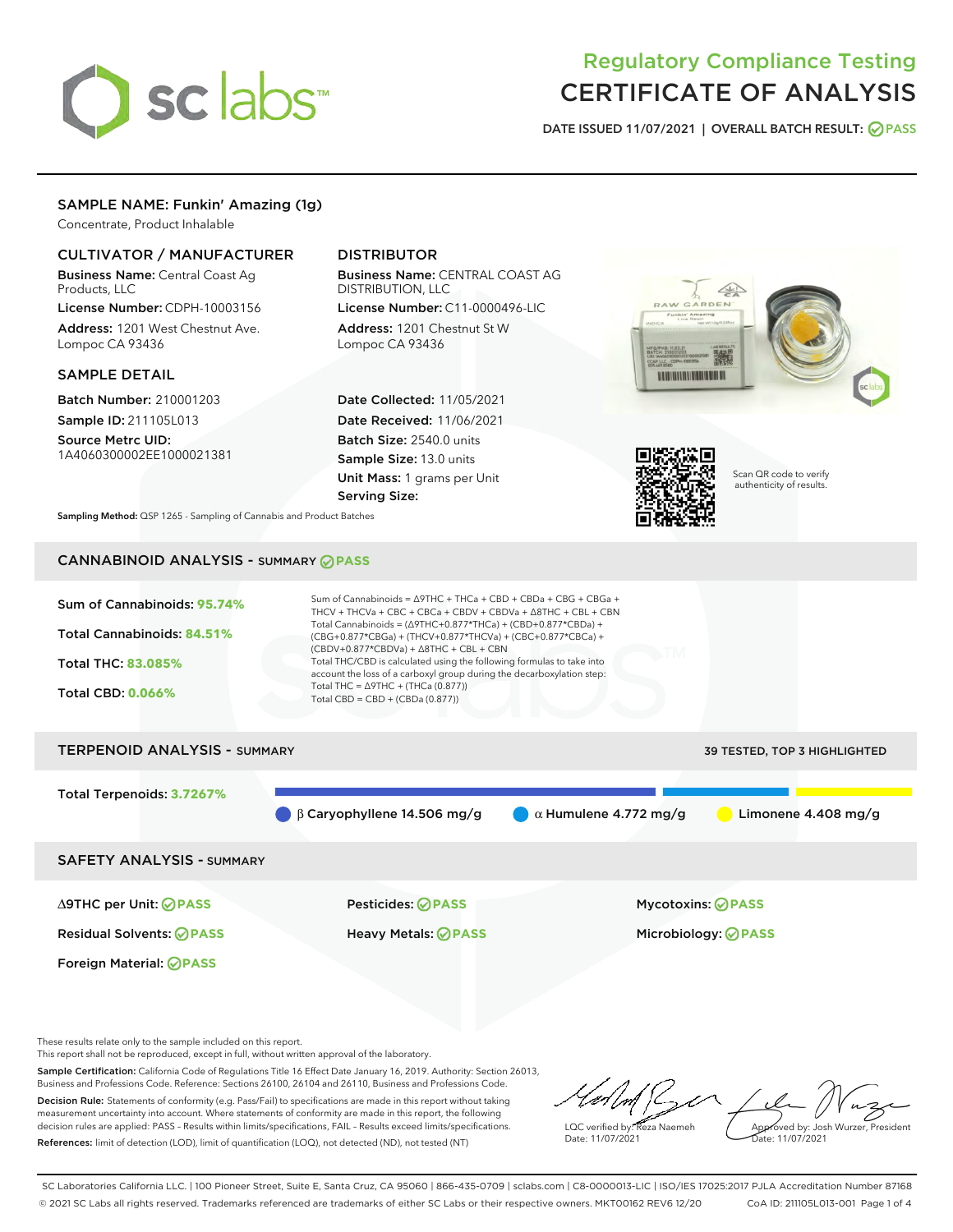



FUNKIN' AMAZING (1G) | DATE ISSUED 11/07/2021 | OVERALL BATCH RESULT: **O PASS** 

#### CANNABINOID TEST RESULTS - 11/07/2021 2 PASS

Tested by high-performance liquid chromatography with diode-array detection (HPLC-DAD). **Method:** QSP 1157 - Analysis of Cannabinoids by HPLC-DAD

#### TOTAL CANNABINOIDS: **84.51%**

Total Cannabinoids (Total THC) + (Total CBD) + (Total CBG) + (Total THCV) + (Total CBC) + (Total CBDV) + ∆8THC + CBL + CBN

TOTAL THC: **83.085%** Total THC (∆9THC+0.877\*THCa)

TOTAL CBD: **0.066%**

Total CBD (CBD+0.877\*CBDa)

TOTAL CBG: 0.86% Total CBG (CBG+0.877\*CBGa)

TOTAL THCV: 0.277% Total THCV (THCV+0.877\*THCVa)

TOTAL CBC: 0.226% Total CBC (CBC+0.877\*CBCa)

TOTAL CBDV: ND Total CBDV (CBDV+0.877\*CBDVa)

| <b>COMPOUND</b>            | LOD/LOQ<br>(mg/g) | <b>MEASUREMENT</b><br><b>UNCERTAINTY</b><br>(mg/g) | <b>RESULT</b><br>(mg/g) | <b>RESULT</b><br>(%) |
|----------------------------|-------------------|----------------------------------------------------|-------------------------|----------------------|
| <b>THCa</b>                | 0.05/0.14         | ±23.053                                            | 896.99                  | 89.699               |
| <b>A9THC</b>               | 0.06 / 0.26       | ±1.520                                             | 44.19                   | 4.419                |
| <b>CBGa</b>                | 0.1/0.2           | ±0.45                                              | 8.7                     | 0.87                 |
| <b>THCVa</b>               | 0.07 / 0.20       | ±0.151                                             | 3.16                    | 0.316                |
| <b>CBCa</b>                | 0.07/0.28         | ±0.126                                             | 2.58                    | 0.258                |
| <b>CBG</b>                 | 0.06/0.19         | ±0.040                                             | 1.01                    | 0.101                |
| <b>CBDa</b>                | 0.02/0.19         | ±0.022                                             | 0.75                    | 0.075                |
| <b>CBC</b>                 | 0.2 / 0.5         | N/A                                                | $<$ LOQ                 | $<$ LOQ              |
| A8THC                      | 0.1 / 0.4         | N/A                                                | <b>ND</b>               | <b>ND</b>            |
| <b>THCV</b>                | 0.1 / 0.2         | N/A                                                | <b>ND</b>               | <b>ND</b>            |
| <b>CBD</b>                 | 0.07/0.29         | N/A                                                | <b>ND</b>               | <b>ND</b>            |
| <b>CBDV</b>                | 0.04 / 0.15       | N/A                                                | <b>ND</b>               | <b>ND</b>            |
| <b>CBDVa</b>               | 0.03 / 0.53       | N/A                                                | <b>ND</b>               | <b>ND</b>            |
| <b>CBL</b>                 | 0.06 / 0.24       | N/A                                                | <b>ND</b>               | <b>ND</b>            |
| <b>CBN</b>                 | 0.1/0.3           | N/A                                                | <b>ND</b>               | <b>ND</b>            |
| <b>SUM OF CANNABINOIDS</b> |                   |                                                    | 957.4 mg/g              | 95.74%               |

#### **UNIT MASS: 1 grams per Unit**

| ∆9THC per Unit                        | 1120 per-package limit | 44.19 mg/unit   | <b>PASS</b> |
|---------------------------------------|------------------------|-----------------|-------------|
| <b>Total THC per Unit</b>             |                        | 830.85 mg/unit  |             |
| <b>CBD</b> per Unit                   |                        | <b>ND</b>       |             |
| <b>Total CBD per Unit</b>             |                        | $0.66$ mg/unit  |             |
| Sum of Cannabinoids<br>per Unit       |                        | 957.4 mg/unit   |             |
| <b>Total Cannabinoids</b><br>per Unit |                        | $845.1$ mg/unit |             |

#### TERPENOID TEST RESULTS - 11/07/2021

Terpene analysis utilizing gas chromatography-flame ionization detection (GC-FID). **Method:** QSP 1192 - Analysis of Terpenoids by GC-FID

| <b>COMPOUND</b>           | LOD/LOQ<br>(mg/g) | <b>MEASUREMENT</b><br><b>UNCERTAINTY</b><br>(mg/g) | <b>RESULT</b><br>(mg/g)                         | <b>RESULT</b><br>(%) |
|---------------------------|-------------------|----------------------------------------------------|-------------------------------------------------|----------------------|
| $\beta$ Caryophyllene     | 0.004 / 0.012     | ±0.5164                                            | 14.506                                          | 1.4506               |
| $\alpha$ Humulene         | 0.009 / 0.029     | ±0.1532                                            | 4.772                                           | 0.4772               |
| Limonene                  | 0.005 / 0.016     | ±0.0630                                            | 4.408                                           | 0.4408               |
| <b>Myrcene</b>            | 0.008 / 0.025     | ±0.0475                                            | 3.683                                           | 0.3683               |
| Terpinolene               | 0.008 / 0.026     | ±0.0514                                            | 2.505                                           | 0.2505               |
| Linalool                  | 0.009 / 0.032     | ±0.0759                                            | 1.997                                           | 0.1997               |
| trans- $\beta$ -Farnesene | 0.008 / 0.025     | ±0.0292                                            | 0.823                                           | 0.0823               |
| Terpineol                 | 0.016 / 0.055     | ±0.0480                                            | 0.782                                           | 0.0782               |
| $\alpha$ Bisabolol        | 0.008 / 0.026     | ±0.0357                                            | 0.669                                           | 0.0669               |
| Fenchol                   | 0.010 / 0.034     | ±0.0243                                            | 0.629                                           | 0.0629               |
| $\beta$ Pinene            | 0.004 / 0.014     | ±0.0053                                            | 0.463                                           | 0.0463               |
| Valencene                 | 0.009 / 0.030     | ±0.0279                                            | 0.405                                           | 0.0405               |
| Ocimene                   | 0.011 / 0.038     | ±0.0127                                            | 0.397                                           | 0.0397               |
| $\alpha$ Pinene           | 0.005 / 0.017     | ±0.0021                                            | 0.245                                           | 0.0245               |
| Caryophyllene<br>Oxide    | 0.010 / 0.033     | ±0.0095                                            | 0.206                                           | 0.0206               |
| <b>Borneol</b>            | 0.005 / 0.016     | ±0.0069                                            | 0.164                                           | 0.0164               |
| Nerolidol                 | 0.009 / 0.028     | ±0.0064                                            | 0.102                                           | 0.0102               |
| <b>Geranyl Acetate</b>    | 0.004 / 0.014     | ±0.0031                                            | 0.074                                           | 0.0074               |
| Geraniol                  | 0.002 / 0.007     | ±0.0030                                            | 0.068                                           | 0.0068               |
| Camphene                  | 0.005 / 0.015     | ±0.0006                                            | 0.050                                           | 0.0050               |
| $\alpha$ Phellandrene     | 0.006 / 0.020     | ±0.0007                                            | 0.050                                           | 0.0050               |
| 3 Carene                  | 0.005 / 0.018     | ±0.0006                                            | 0.040                                           | 0.0040               |
| $\alpha$ Terpinene        | 0.005 / 0.017     | ±0.0006                                            | 0.039                                           | 0.0039               |
| $\gamma$ Terpinene        | 0.006 / 0.018     | ±0.0007                                            | 0.039                                           | 0.0039               |
| Fenchone                  | 0.009 / 0.028     | ±0.0011                                            | 0.038                                           | 0.0038               |
| Citronellol               | 0.003 / 0.010     | ±0.0018                                            | 0.037                                           | 0.0037               |
| Guaiol                    | 0.009 / 0.030     | ±0.0016                                            | 0.034                                           | 0.0034               |
| Sabinene Hydrate          | 0.006 / 0.022     | ±0.0012                                            | 0.030                                           | 0.0030               |
| Nerol                     | 0.003 / 0.011     | ±0.0005                                            | 0.012                                           | 0.0012               |
| Sabinene                  | 0.004 / 0.014     | N/A                                                | $<$ LOQ                                         | $<$ LOQ              |
| Eucalyptol                | 0.006 / 0.018     | N/A                                                | <loq< th=""><th><loq< th=""></loq<></th></loq<> | <loq< th=""></loq<>  |
| Cedrol                    | 0.008 / 0.027     | N/A                                                | $<$ LOQ                                         | <loq< th=""></loq<>  |
| p-Cymene                  | 0.005 / 0.016     | N/A                                                | <b>ND</b>                                       | <b>ND</b>            |
| (-)-Isopulegol            | 0.005 / 0.016     | N/A                                                | ND                                              | ND                   |
| Camphor                   | 0.006 / 0.019     | N/A                                                | ND                                              | <b>ND</b>            |
| Isoborneol                | 0.004 / 0.012     | N/A                                                | <b>ND</b>                                       | <b>ND</b>            |
| Menthol                   | 0.008 / 0.025     | N/A                                                | ND                                              | ND                   |
| $R-(+)$ -Pulegone         | 0.003 / 0.011     | N/A                                                | ND                                              | <b>ND</b>            |
| $\alpha$ Cedrene          | 0.005 / 0.016     | N/A                                                | <b>ND</b>                                       | ND                   |
| <b>TOTAL TERPENOIDS</b>   |                   |                                                    | 37.267 mg/g                                     | 3.7267%              |

SC Laboratories California LLC. | 100 Pioneer Street, Suite E, Santa Cruz, CA 95060 | 866-435-0709 | sclabs.com | C8-0000013-LIC | ISO/IES 17025:2017 PJLA Accreditation Number 87168 © 2021 SC Labs all rights reserved. Trademarks referenced are trademarks of either SC Labs or their respective owners. MKT00162 REV6 12/20 CoA ID: 211105L013-001 Page 2 of 4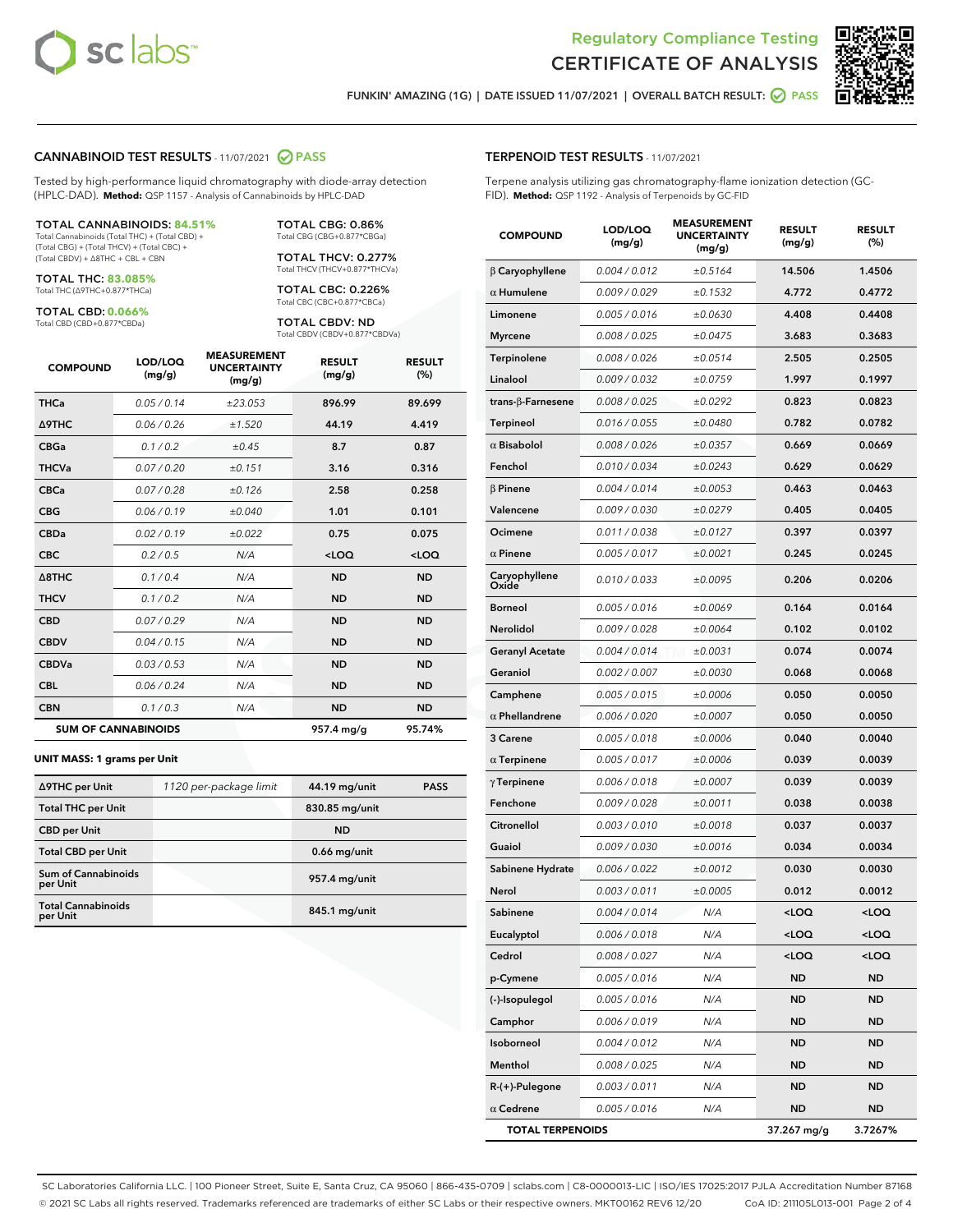



FUNKIN' AMAZING (1G) | DATE ISSUED 11/07/2021 | OVERALL BATCH RESULT:  $\bigcirc$  PASS

# CATEGORY 1 PESTICIDE TEST RESULTS - 11/06/2021 2 PASS

Pesticide and plant growth regulator analysis utilizing high-performance liquid chromatography-mass spectrometry (HPLC-MS) or gas chromatography-mass spectrometry (GC-MS). \*GC-MS utilized where indicated. **Method:** QSP 1212 - Analysis of Pesticides and Mycotoxins by LC-MS or QSP 1213 - Analysis of Pesticides by GC-MS

| <b>COMPOUND</b>             | LOD/LOQ<br>$(\mu g/g)$ | <b>ACTION</b><br><b>LIMIT</b><br>$(\mu g/g)$ | <b>MEASUREMENT</b><br><b>UNCERTAINTY</b><br>$(\mu g/g)$ | <b>RESULT</b><br>$(\mu g/g)$ | <b>RESULT</b> |
|-----------------------------|------------------------|----------------------------------------------|---------------------------------------------------------|------------------------------|---------------|
| Aldicarb                    | 0.03 / 0.08            | $\geq$ LOD                                   | N/A                                                     | <b>ND</b>                    | <b>PASS</b>   |
| Carbofuran                  | 0.02/0.05              | $\ge$ LOD                                    | N/A                                                     | <b>ND</b>                    | <b>PASS</b>   |
| Chlordane*                  | 0.03 / 0.08            | $\ge$ LOD                                    | N/A                                                     | <b>ND</b>                    | <b>PASS</b>   |
| Chlorfenapyr*               | 0.03/0.10              | $\ge$ LOD                                    | N/A                                                     | <b>ND</b>                    | <b>PASS</b>   |
| Chlorpyrifos                | 0.02 / 0.06            | $\ge$ LOD                                    | N/A                                                     | <b>ND</b>                    | <b>PASS</b>   |
| Coumaphos                   | 0.02 / 0.07            | $\ge$ LOD                                    | N/A                                                     | <b>ND</b>                    | <b>PASS</b>   |
| Daminozide                  | 0.02 / 0.07            | $\ge$ LOD                                    | N/A                                                     | <b>ND</b>                    | <b>PASS</b>   |
| <b>DDVP</b><br>(Dichlorvos) | 0.03/0.09              | $\ge$ LOD                                    | N/A                                                     | <b>ND</b>                    | <b>PASS</b>   |
| Dimethoate                  | 0.03 / 0.08            | $\ge$ LOD                                    | N/A                                                     | <b>ND</b>                    | <b>PASS</b>   |
| Ethoprop(hos)               | 0.03/0.10              | $\ge$ LOD                                    | N/A                                                     | <b>ND</b>                    | <b>PASS</b>   |
| Etofenprox                  | 0.02/0.06              | $\ge$ LOD                                    | N/A                                                     | <b>ND</b>                    | <b>PASS</b>   |
| Fenoxycarb                  | 0.03/0.08              | $\ge$ LOD                                    | N/A                                                     | <b>ND</b>                    | <b>PASS</b>   |
| Fipronil                    | 0.03/0.08              | $\ge$ LOD                                    | N/A                                                     | <b>ND</b>                    | <b>PASS</b>   |
| Imazalil                    | 0.02 / 0.06            | $\ge$ LOD                                    | N/A                                                     | <b>ND</b>                    | <b>PASS</b>   |
| <b>Methiocarb</b>           | 0.02 / 0.07            | $\ge$ LOD                                    | N/A                                                     | <b>ND</b>                    | <b>PASS</b>   |
| Methyl<br>parathion         | 0.03/0.10              | $\ge$ LOD                                    | N/A                                                     | <b>ND</b>                    | <b>PASS</b>   |
| <b>Mevinphos</b>            | 0.03/0.09              | $\ge$ LOD                                    | N/A                                                     | <b>ND</b>                    | <b>PASS</b>   |
| Paclobutrazol               | 0.02 / 0.05            | $\ge$ LOD                                    | N/A                                                     | <b>ND</b>                    | <b>PASS</b>   |
| Propoxur                    | 0.03/0.09              | $\ge$ LOD                                    | N/A                                                     | <b>ND</b>                    | <b>PASS</b>   |
| Spiroxamine                 | 0.03 / 0.08            | $\ge$ LOD                                    | N/A                                                     | <b>ND</b>                    | <b>PASS</b>   |
| <b>Thiacloprid</b>          | 0.03/0.10              | $\ge$ LOD                                    | N/A                                                     | <b>ND</b>                    | <b>PASS</b>   |
|                             |                        |                                              |                                                         |                              |               |

# CATEGORY 2 PESTICIDE TEST RESULTS - 11/06/2021 @ PASS

| <b>COMPOUND</b>          | LOD/LOO<br>$(\mu g/g)$ | <b>ACTION</b><br>LIMIT<br>$(\mu g/g)$ | <b>MEASUREMENT</b><br><b>UNCERTAINTY</b><br>$(\mu g/g)$ | <b>RESULT</b><br>$(\mu g/g)$ | <b>RESULT</b> |  |
|--------------------------|------------------------|---------------------------------------|---------------------------------------------------------|------------------------------|---------------|--|
| Abamectin                | 0.03/0.10              | 0.1                                   | N/A                                                     | <b>ND</b>                    | <b>PASS</b>   |  |
| Acephate                 | 0.02/0.07              | 0.1                                   | N/A                                                     | <b>ND</b>                    | <b>PASS</b>   |  |
| Acequinocyl              | 0.02/0.07              | 0.1                                   | N/A                                                     | <b>ND</b>                    | <b>PASS</b>   |  |
| Acetamiprid              | 0.02/0.05              | 0.1                                   | N/A                                                     | <b>ND</b>                    | <b>PASS</b>   |  |
| Azoxystrobin             | 0.02/0.07              | 0.1                                   | N/A                                                     | <b>ND</b>                    | <b>PASS</b>   |  |
| <b>Bifenazate</b>        | 0.01/0.04              | 0.1                                   | N/A                                                     | <b>ND</b>                    | <b>PASS</b>   |  |
| <b>Bifenthrin</b>        | 0.02/0.05              | 3                                     | N/A                                                     | <b>ND</b>                    | <b>PASS</b>   |  |
| <b>Boscalid</b>          | 0.03/0.09              | 0.1                                   | N/A                                                     | <b>ND</b>                    | <b>PASS</b>   |  |
| Captan                   | 0.19/0.57              | 0.7                                   | N/A                                                     | <b>ND</b>                    | <b>PASS</b>   |  |
| Carbaryl                 | 0.02/0.06              | 0.5                                   | N/A                                                     | <b>ND</b>                    | <b>PASS</b>   |  |
| Chlorantranilip-<br>role | 0.04/0.12              | 10                                    | N/A                                                     | <b>ND</b>                    | <b>PASS</b>   |  |
| Clofentezine             | 0.03/0.09              | 0.1                                   | N/A                                                     | <b>ND</b>                    | <b>PASS</b>   |  |

| <b>CATEGORY 2 PESTICIDE TEST RESULTS</b> - 11/06/2021 continued |
|-----------------------------------------------------------------|
|-----------------------------------------------------------------|

| <b>COMPOUND</b>               | LOD/LOQ<br>(µg/g) | <b>ACTION</b><br>LIMIT<br>$(\mu g/g)$ | <b>MEASUREMENT</b><br><b>UNCERTAINTY</b><br>$(\mu g/g)$ | <b>RESULT</b><br>(µg/g) | <b>RESULT</b> |
|-------------------------------|-------------------|---------------------------------------|---------------------------------------------------------|-------------------------|---------------|
| Cyfluthrin                    | 0.12 / 0.38       | $\overline{2}$                        | N/A                                                     | <b>ND</b>               | <b>PASS</b>   |
| Cypermethrin                  | 0.11 / 0.32       | $\mathcal{I}$                         | N/A                                                     | <b>ND</b>               | <b>PASS</b>   |
| Diazinon                      | 0.02 / 0.05       | 0.1                                   | N/A                                                     | <b>ND</b>               | <b>PASS</b>   |
| Dimethomorph                  | 0.03 / 0.09       | 2                                     | N/A                                                     | <b>ND</b>               | <b>PASS</b>   |
| Etoxazole                     | 0.02 / 0.06       | 0.1                                   | N/A                                                     | <b>ND</b>               | <b>PASS</b>   |
| Fenhexamid                    | 0.03 / 0.09       | 0.1                                   | N/A                                                     | <b>ND</b>               | <b>PASS</b>   |
| Fenpyroximate                 | 0.02 / 0.06       | 0.1                                   | N/A                                                     | <b>ND</b>               | <b>PASS</b>   |
| Flonicamid                    | 0.03/0.10         | 0.1                                   | N/A                                                     | <b>ND</b>               | <b>PASS</b>   |
| Fludioxonil                   | 0.03 / 0.10       | 0.1                                   | N/A                                                     | <b>ND</b>               | <b>PASS</b>   |
| Hexythiazox                   | 0.02 / 0.07       | 0.1                                   | N/A                                                     | <b>ND</b>               | <b>PASS</b>   |
| Imidacloprid                  | 0.04 / 0.11       | 5                                     | N/A                                                     | <b>ND</b>               | <b>PASS</b>   |
| Kresoxim-methyl               | 0.02 / 0.07       | 0.1                                   | N/A                                                     | <b>ND</b>               | <b>PASS</b>   |
| Malathion                     | 0.03 / 0.09       | 0.5                                   | N/A                                                     | <b>ND</b>               | <b>PASS</b>   |
| Metalaxyl                     | 0.02 / 0.07       | $\overline{2}$                        | N/A                                                     | <b>ND</b>               | <b>PASS</b>   |
| Methomyl                      | 0.03 / 0.10       | 1                                     | N/A                                                     | <b>ND</b>               | <b>PASS</b>   |
| Myclobutanil                  | 0.03 / 0.09       | 0.1                                   | N/A                                                     | <b>ND</b>               | <b>PASS</b>   |
| <b>Naled</b>                  | 0.02 / 0.07       | 0.1                                   | N/A                                                     | <b>ND</b>               | <b>PASS</b>   |
| Oxamyl                        | 0.04 / 0.11       | 0.5                                   | N/A                                                     | <b>ND</b>               | <b>PASS</b>   |
| Pentachloronitro-<br>benzene* | 0.03 / 0.09       | 0.1                                   | N/A                                                     | <b>ND</b>               | <b>PASS</b>   |
| Permethrin                    | 0.04/0.12         | 0.5                                   | N/A                                                     | <b>ND</b>               | <b>PASS</b>   |
| Phosmet                       | 0.03 / 0.10       | 0.1                                   | N/A                                                     | <b>ND</b>               | <b>PASS</b>   |
| Piperonylbu-<br>toxide        | 0.02 / 0.07       | 3                                     | N/A                                                     | <b>ND</b>               | <b>PASS</b>   |
| Prallethrin                   | 0.03 / 0.08       | 0.1                                   | N/A                                                     | <b>ND</b>               | <b>PASS</b>   |
| Propiconazole                 | 0.02 / 0.07       | 0.1                                   | N/A                                                     | <b>ND</b>               | <b>PASS</b>   |
| Pyrethrins                    | 0.04 / 0.12       | 0.5                                   | N/A                                                     | <b>ND</b>               | <b>PASS</b>   |
| Pyridaben                     | 0.02 / 0.07       | 0.1                                   | N/A                                                     | <b>ND</b>               | <b>PASS</b>   |
| Spinetoram                    | 0.02 / 0.07       | 0.1                                   | N/A                                                     | ND                      | <b>PASS</b>   |
| Spinosad                      | 0.02 / 0.07       | 0.1                                   | N/A                                                     | <b>ND</b>               | <b>PASS</b>   |
| Spiromesifen                  | 0.02 / 0.05       | 0.1                                   | N/A                                                     | <b>ND</b>               | <b>PASS</b>   |
| Spirotetramat                 | 0.02 / 0.06       | 0.1                                   | N/A                                                     | <b>ND</b>               | <b>PASS</b>   |
| Tebuconazole                  | 0.02 / 0.07       | 0.1                                   | N/A                                                     | <b>ND</b>               | <b>PASS</b>   |
| Thiamethoxam                  | 0.03 / 0.10       | 5                                     | N/A                                                     | <b>ND</b>               | <b>PASS</b>   |
| Trifloxystrobin               | 0.03 / 0.08       | 0.1                                   | N/A                                                     | <b>ND</b>               | <b>PASS</b>   |

SC Laboratories California LLC. | 100 Pioneer Street, Suite E, Santa Cruz, CA 95060 | 866-435-0709 | sclabs.com | C8-0000013-LIC | ISO/IES 17025:2017 PJLA Accreditation Number 87168 © 2021 SC Labs all rights reserved. Trademarks referenced are trademarks of either SC Labs or their respective owners. MKT00162 REV6 12/20 CoA ID: 211105L013-001 Page 3 of 4